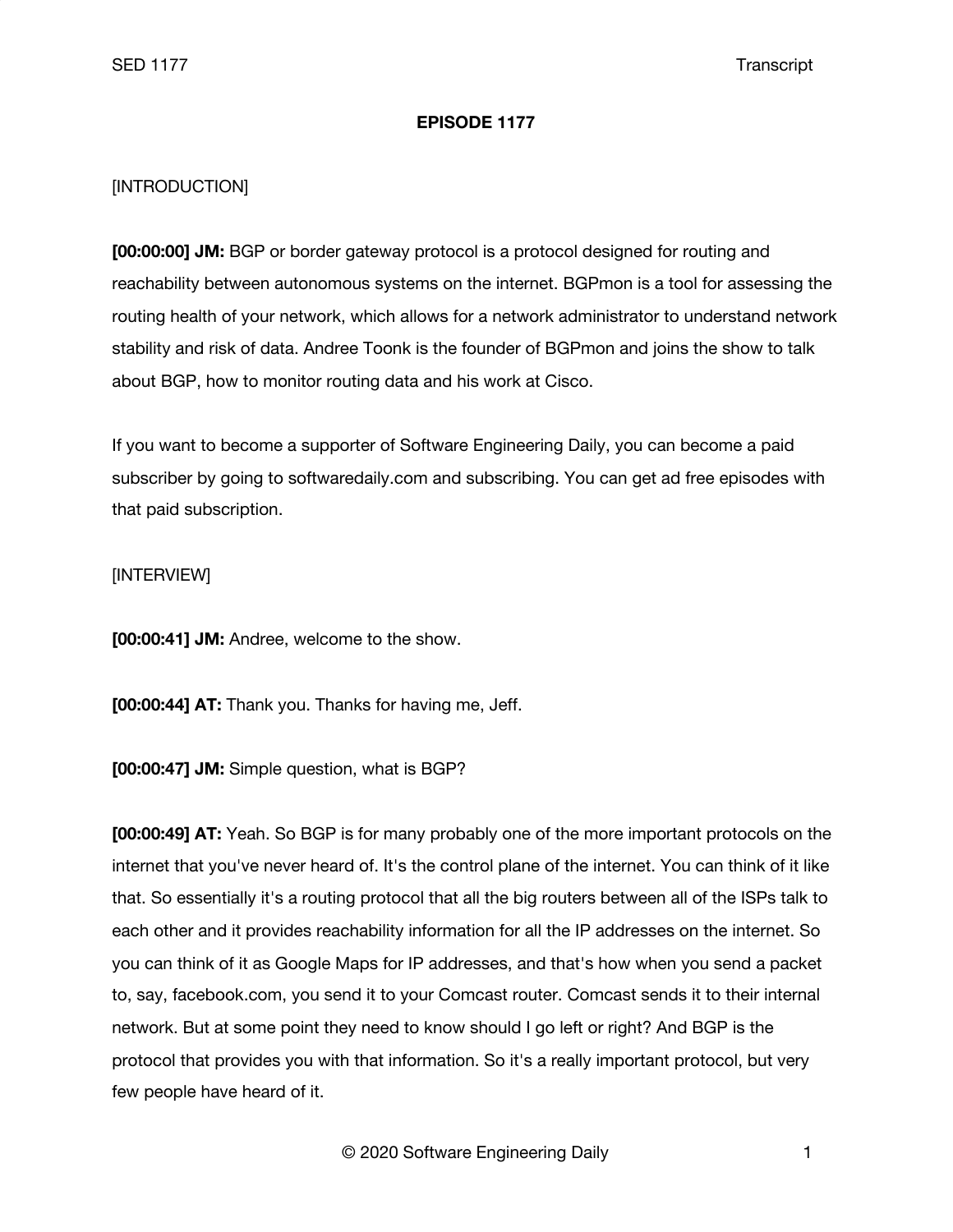SED 1177 Transcript

**[00:01:36] JM:** Why is it important for the average developer to know about BGP?

**[00:01:41] AT:** I don't know if it's important for the average developer. So most of what's happening in BGP is taken care of by network engineering teams, infrastructure teams on the internet. And so those teams do a great job for just making it work. And it's not easy, to be honest. It can be very error prone. It's a bit of a complicated system. It's hard to get in. And once you get going, you probably make a few mistakes and then you become a hardened engineer and become an expert.

But unfortunately, every now and then we do see challenges. And what the effect is on users and developers is maybe a temporary issue somewhere, or a routing challenge, or maybe you're running resources in amazon and temporarily that becomes unavailable. But for the most part, it works really well. It's been out there for a long, long time and obviously the internet's still holding up. But it is a bit of an outdated protocol, if you will. It's built on when the internet was still built on trust, and BGP relies heavily on trusting your neighbors. And those times are a little bit over on the internet. Maybe the other thing why it's interesting or why developers should know about it, I think you see BGP more and more coming out of the traditional infrastructure teams and network engineering teams into the cloud. So folks like amazon are exposing BGP more and more. Like if you're connecting with amazon to over a, let's, say side to side VPN or you're using new services such as their transit gateways and things like that. It's very likely that you get exposed to things like BGP because that's how they tie a lot of these things together.

**[00:03:22] JM:** And what's the developers interface for interacting with BGP?

**[00:03:25] AT:** Well, so developers don't interact with BGP typically directly. Again, most of this is done by network engineers that log into routers and execute CLI commands mostly. Luckily most of the network engineering folks are now transitioning to network automation. And so APIs are being built around essentially these big core routers. But the cloud providers obviously, they have APIs as well. So mostly there are now APIs being developed. But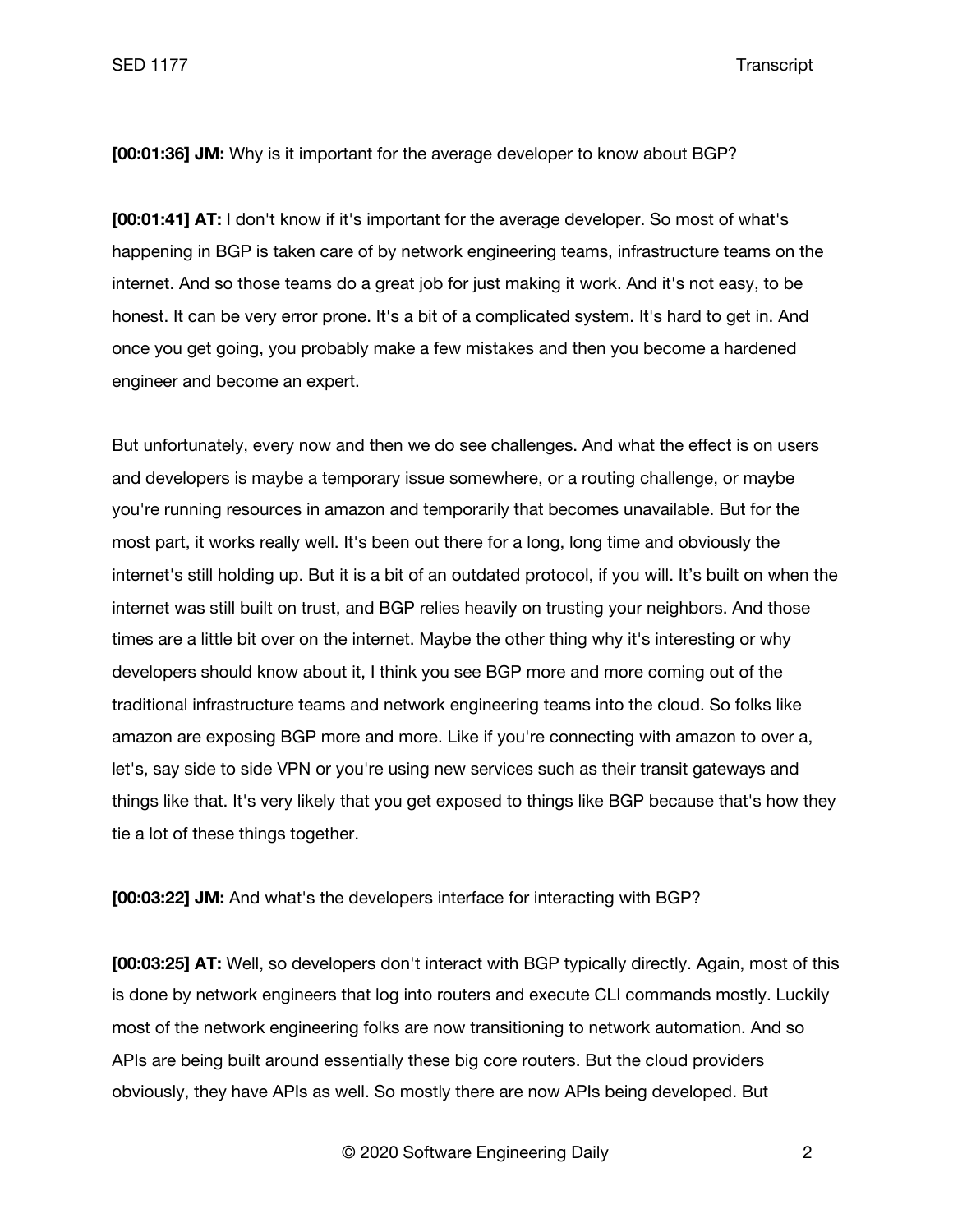traditionally, and certainly in some of the big CLI or big ISPs, it's all still CLI-driven, which is just interesting I think having grown up in the network engineering world. I think the network engineering world is lagging quite a bit behind sort of the SRE world, if you will, where we automated a lot of that stuff away a long time ago. And the network engineering world is now making that transition. And partially because a lot of the gear that the networks are built with, like switches and routers, are very challenging to automate, but that's happening right now as well. But I think for the average developer, you don't have to interact with it and you just have to trust that your network engineering teams are doing the right thing or that your cloud providers are doing the right thing. And maybe if you are setting up infrastructure in Amazon, then you might get exposed to that either directly or by one of your teams.

**[00:04:46] JM:** How does the global health of BGP get monitored?

**[00:04:50] AT:** Yeah, that's a great question. So maybe we should pull back a little bit and say, okay, so BGP, so it's this routing protocol that we use on the internet between all of the ISPs. And so in the world of BGP, we call ISPs autonomous systems. So an autonomous system is basically a unique player in the world of BGP. And so there are about 70,000 autonomous systems out there. So what's an autonomous system? Like Google is an autonomous system, Amazon, Comcast, Charter, Rogers, T-Mobile, all these big ISPs or cloud providers or data centers, they're all autonomous systems. They're unique organizations on the internet.

And then each unique organization on the internet claims or announces in the world of BGP one or more IP prefixes. And prefixes is basically a range of IP addresses like networks. And so there is about 850,000 of those IPV4 networks out there today and 100,000 IPV6 ones. So now you have these autonomous systems that are claiming ownership of these prefixes and say, "Hey, if you need to get to this IP address, you can send it to me because I know what to do with that." And that's kind of how BGP works.

And so as I said earlier, that's been around for a long time and it's likely based on trust. It's a gossip based protocol. And because there're so many ASNs out there, like 70,000 today, you can't possibly connect directly to every ASN. So even big ISPs connect to other big ISPs,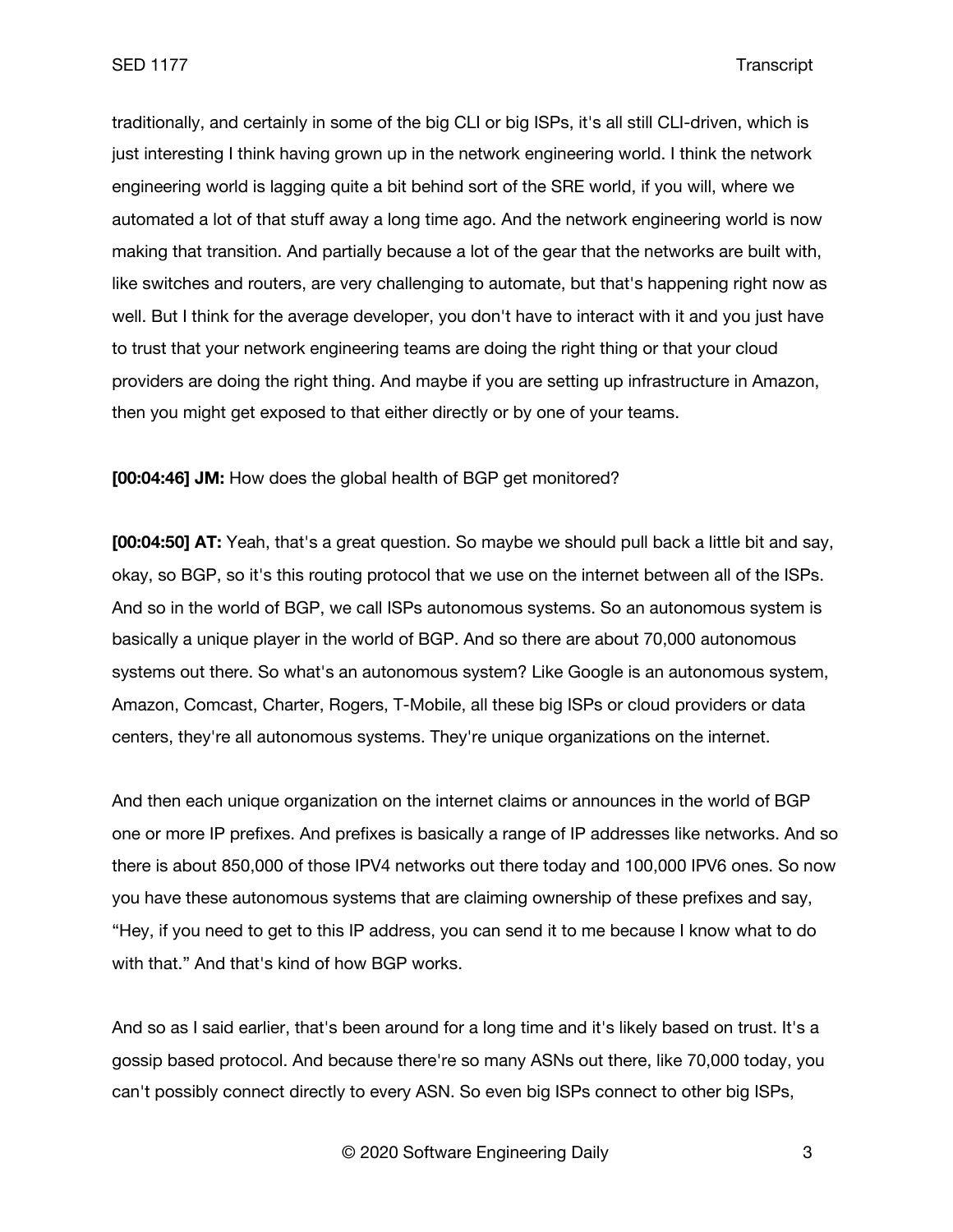autonomous systems, and then eventually you have this big graph where all the nodes are the autonomous systems and they distribute that IP reachability information.

And so this is all based on trust. If you are telling me, "Hey, I own IP address 8888. You can send it to me because I know what to do with it." I have no real other option than to trust what you're saying. But I don't really know if you are saying the truth. You could be lying essentially. And that is one of the things that at BGPmon and other BGP monitoring services do. That has been the challenge. Like you might experience an outage and you don't really know what's going on. And that's what BGP monitoring provides. It provides you with a bunch of stuff. So one of them is what we call BGP hijack detection. It's like, "Hey, this IP address should always be announced by Google. Tell me if all of a sudden that ownership changes. If someone else is claiming ownership of the Google, say 8888 IP address." Because if that happens, I expect this traffic for this IP address to go to Google. But all of a sudden it goes somewhere to China, or Russia, or Germany, or whatever, right? It's going to where it shouldn't go. And all of a sudden they've set up a man in the middle or a black hole or something like that. So if that happens, folks want to know about this and that's why it's important to check what is happening in the control plane of the internet, which is BGP.

But there're other things you can do as well. So that's sort of the more nefarious ones. The things that you may want to watch out for. But once you start studying what is happening in the world of BGP, you find a whole bunch of other interesting things. So for example, because you're literally looking at the control plane, you could see IP addresses being born essentially, new things coming alive. IP addresses that previously weren't announced in the world of BGP, which means you couldn't reach them all of a sudden becoming available or all of a sudden becoming unavailable. And once you start correlating and collecting all that data, you can start doing interesting things with it.

So for example you might detect that a set of IP addresses all of a sudden is withdrawn from the system. The BGP rather say, "Hey, I previously told you I could reach this IP address, but I no longer can. So I'm withdrawing that." And maybe at the same time a whole bunch of other people are doing the same and maybe those IP addresses all belong to the same ISP, Google,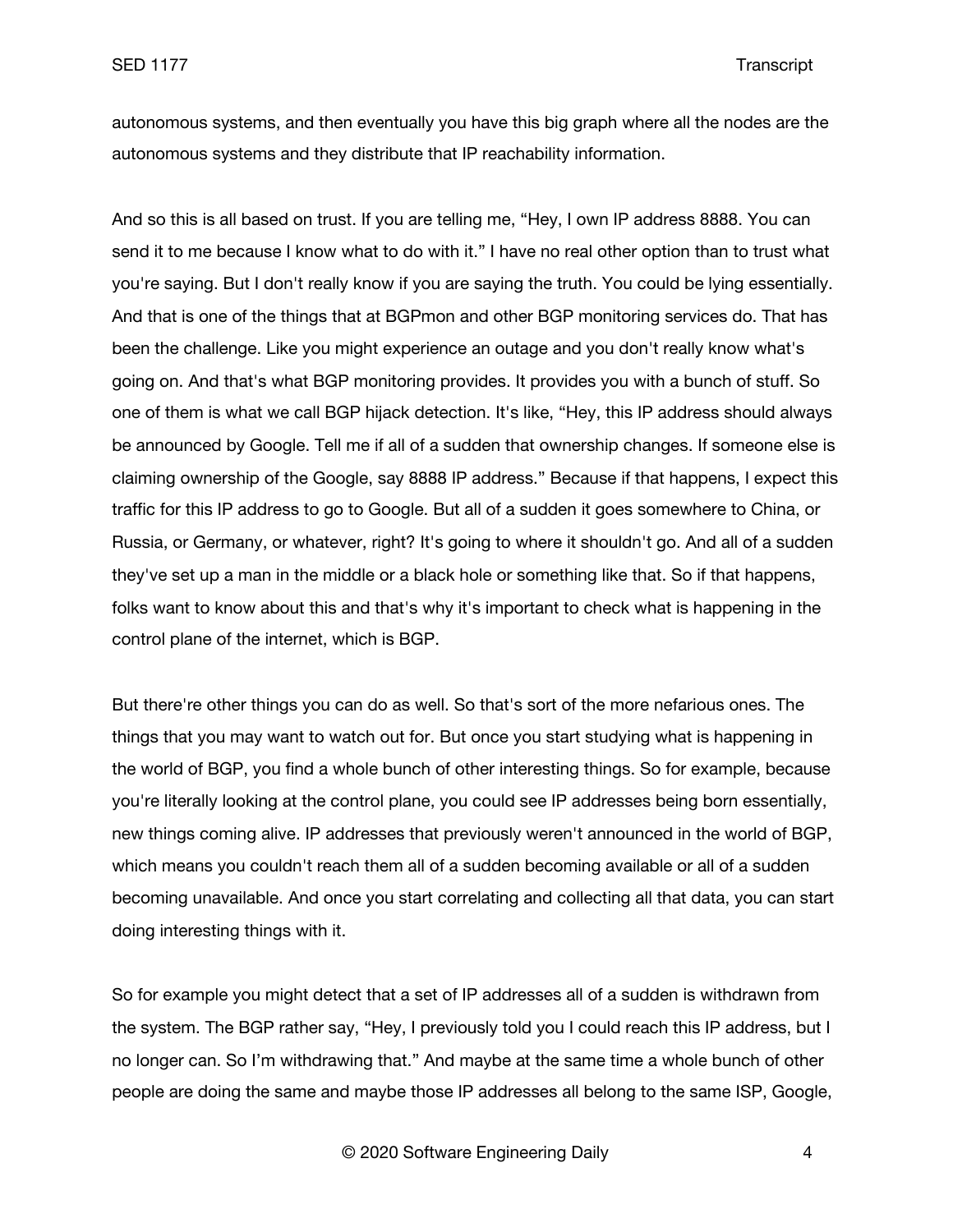or to the same country. They were geo-located all to, say, Egypt, or whatever. And so once you start studying that data and run some algorithms on it, all of a sudden you can detect very large scale outages as well. So these are some of the things that you can do when you start monitoring for BGP events.

**[00:09:09] JM:** What is the implementation of BGP monitoring software look like in some detail?

**[00:09:15] AT:** Yeah, I mean that's obviously very implementation specific, but there's a few primitives that you need. So first of all you need a lot of data, because the BGP system is a very large system. There're a lot of players. And if you take a snapshot of the control plane, which is essentially what BGP monitoring software needs to do. It needs to get a copy of the control plane data, like a BGP feed we call that. So I can take a BGP feed. So I'm based out of Vancouver, Canada from an ISP here in Vancouver, Canada maybe, right? But that only gives me a regional view of what the ISPs maybe here in Vancouver see. But that might be a little bit different than in Europe or even in San Francisco or China or whatever, right? So the idea is that you need to get as many of these feeds as possible because it gives you as complete as possible view of the internet. Certain IP networks, for example, are only visible in certain regions or only visible in certain regions as originated by a certain autonomous system. So that's the first thing. You need to have lots of BGP feeds, copies of the internet routing table and what do they look like. And so that's your input.

The other thing a lot of folks need is sort of a source of truth. And so depending on how you do that, a lot of times when you sign up for a service like this, you will need to basically say, "Hey, this is me. I am just using Google as a random example. And these are all my prefixes. And I expect them to always be originated by this autonomous system, Google, or whoever else, right? So now you have a source of truth. So now you have these two things. You have a source of truth. This is my expected state. And you have sort of what's happening in the real world.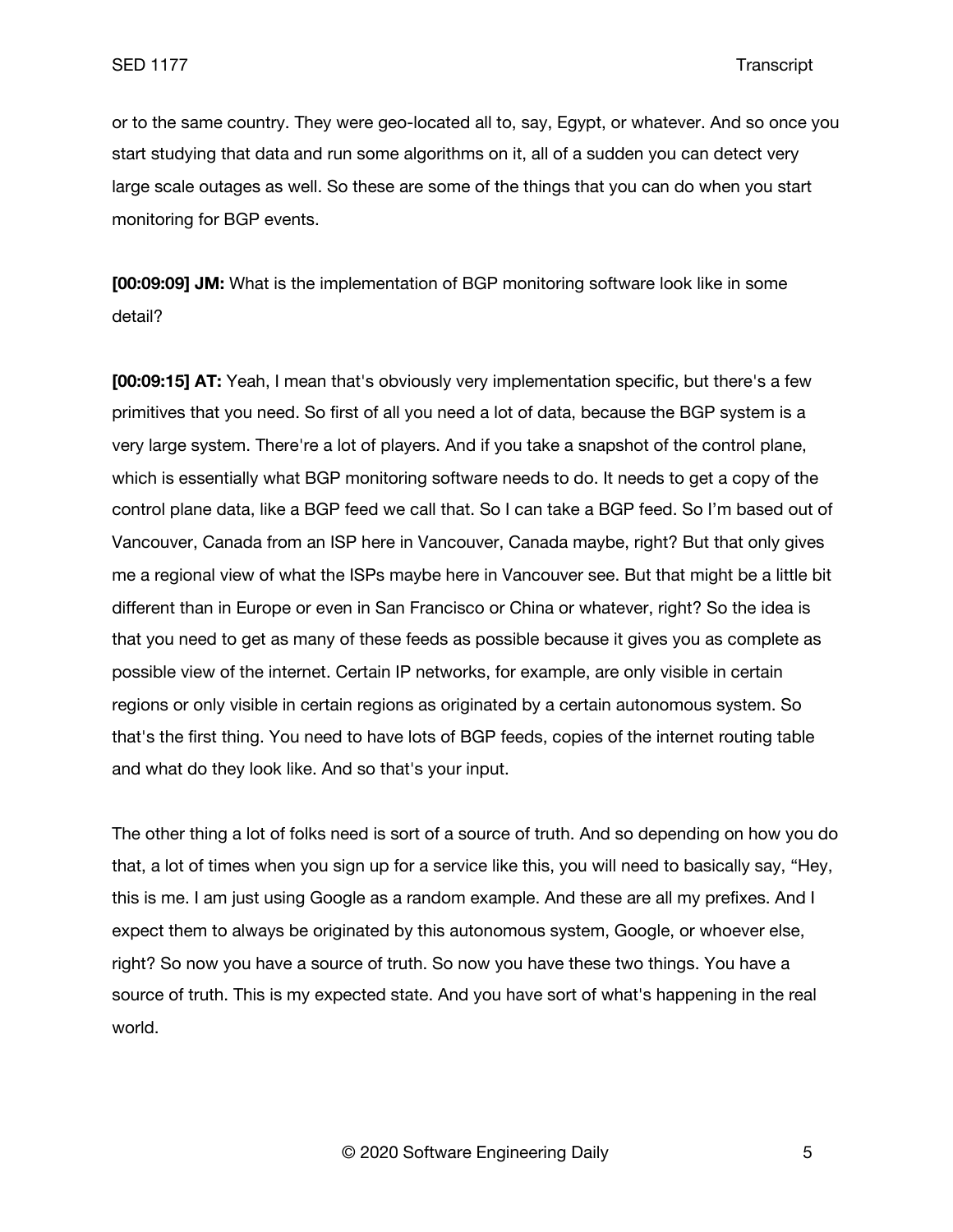And basically as this data comes in, and these can be literally hundreds, if not more thousands of updates per second, you start correlating the source of truth which you expect with what is out there. And then if there's a delta, you can run some analysis on it and say, "Well, this delta is significant enough to inform whoever wants to be notified of any changes." And so you can look for origin changes. Like, again, this prefix should always be announced by Google. All of a sudden it's announced by someone else that violates my expectations and then you trigger an alert and then you can build an alerting system. And there's multiple ways to do that. And so that is sort of for the alerting and informational purposes.

And similarly, if you want to look for outages, you can do similar things, withdrawal message. So the BGP monitoring system is all based on deltas. So it's like, "Hey, I previously told you this. That's no longer the case. I'm withdrawing that." Or, "I previously told you this prefix was announced by this network. Now it's announced by this network." So you need to somehow maintain a bunch of state to keep track of what's going on. And if you see, for example, all of a sudden a whole bunch of withdrawal messages, meaning prefixes are becoming unavailable, you can correlate that as well. So you have a bunch of processes running that figure out if this is significant or not but. But that's sort of the high-level thing. An expected state where a customer or a user goes in to define what is expected. And then so that's your source of truth. And then sort of the real life information, you compare the deltas. If it's significant enough, it goes into an alerting module and you can alert users however you want to. It could be email, phone calls, SMS messages, web hooks, however you would like to develop this.

**[00:12:42] JM:** Can we talk a little bit more about BGP from the perspective of a hyper scale or like an Amazon Web Services?

**[00:12:49] AT:** Yeah. So I'm not sure exactly what you're looking for, but I can give it a shot. So, Amazon, like any other cloud provider, Google, whoever, relies on BGP as much as a small ISP in wherever, the middle of Rural America or something like that. Like we all need BGP to participate in the internet routing tables. So there's really no big difference there, but the one thing that is different is interesting that you see more and more cloud providers providing a BGP interface, if you will, with their customers. So for example Amazon and Google, they're all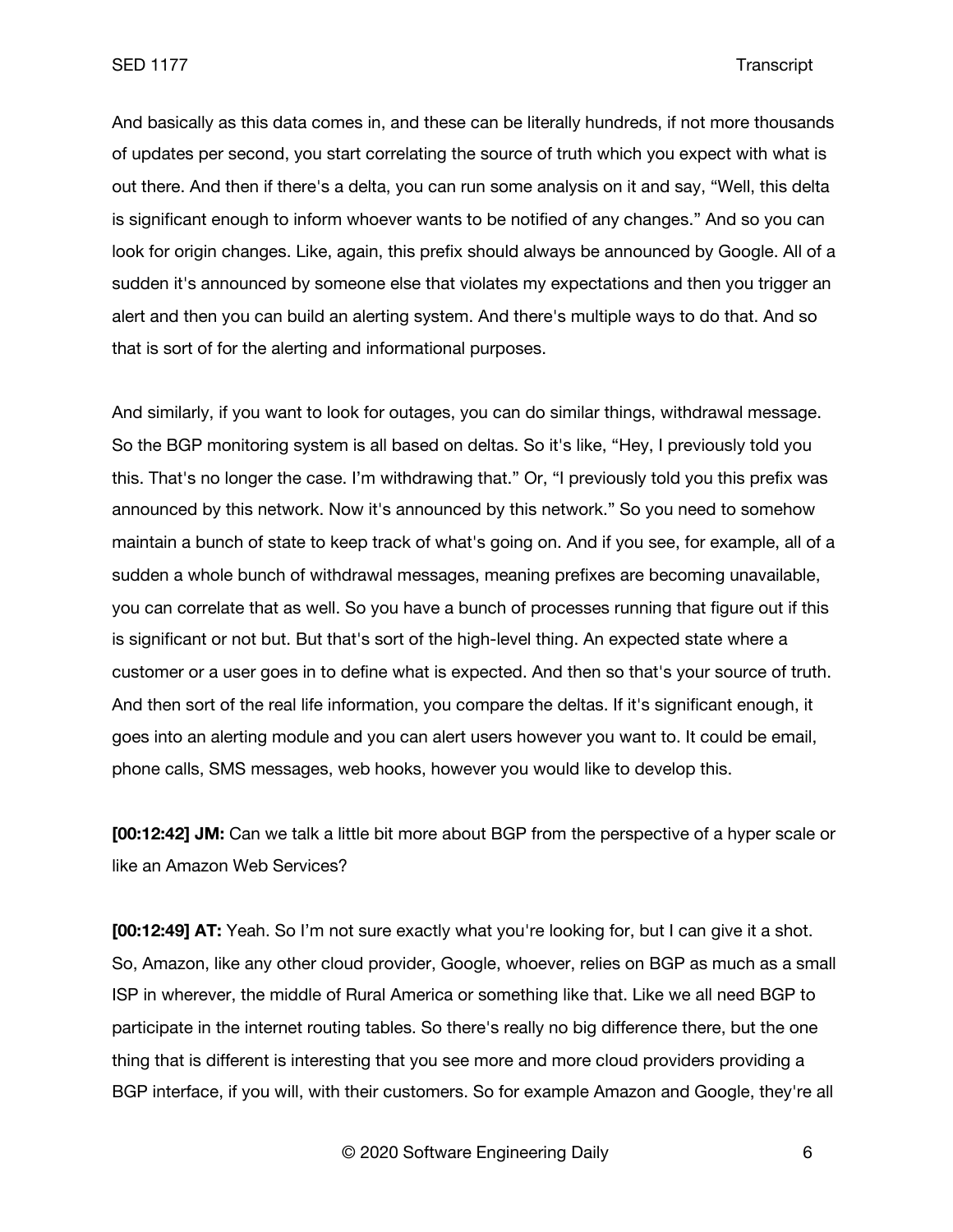providing direct connect services now, where essentially you can connect with one gig port or 10 gig port and probably soon 100 gig port directly to Amazon. That allows you to really make this hybrid infrastructure and connecting your on-prem data centers to Amazon.

And so the protocol that is used over that direct connect link is also BGP. And so it's a little bit widening its scope now where it used to be really sort of the geeks of the network engineering world that were involved in the core of the internet, to now also more to, yeah, enterprises connecting your on-prem connection to amazon or whoever else.

And then I think what is very common in larger cloud providers, and literally any larger network, is the concept of traffic engineering. And so these folks like Amazon and others, obviously they have a ton of traffic, many terabits of traffic. And it's very expensive to get traffic from A to B if you have that much traffic. And so they might have all kinds of interesting traffic engineering technology. And so what's traffic engineering? In a simple way, it's like you have two ISPs, ISP 1 and 2, and for whatever reason you may prefer certain traffic. Let's say your Zoom traffic over ISP 1, because maybe it's cheaper or it has better performance or whatever.

And so what a lot of these larger organizations have is teams that build these traffic engineering systems. And so they look at certain inputs, type of traffic, or cost, or whatever and say, "Okay, this type of traffic should go over ISP 1 versus ISP 2." Or maybe they look at latency. It's like, "This one – This ISP is very cheap. So that's where I'm going to send all my backup and inter-data center data transfer over. But this one is actually of higher quality, provides me with lower latency links. So that's where I'm going to send my real-time traffic over." And then there's the concept of continuously monitoring these links and making decisions over how do you want to move traffic from ISP1 to ISP2. And a lot of times that is done by interacting with the BGP system and making sure that you move traffic to the right ISP depending on whatever your inputs are.

**[00:15:50] JM:** Are there any other challenges around maintaining high availability that are worth discussing around BGP and these hyperscale clouds?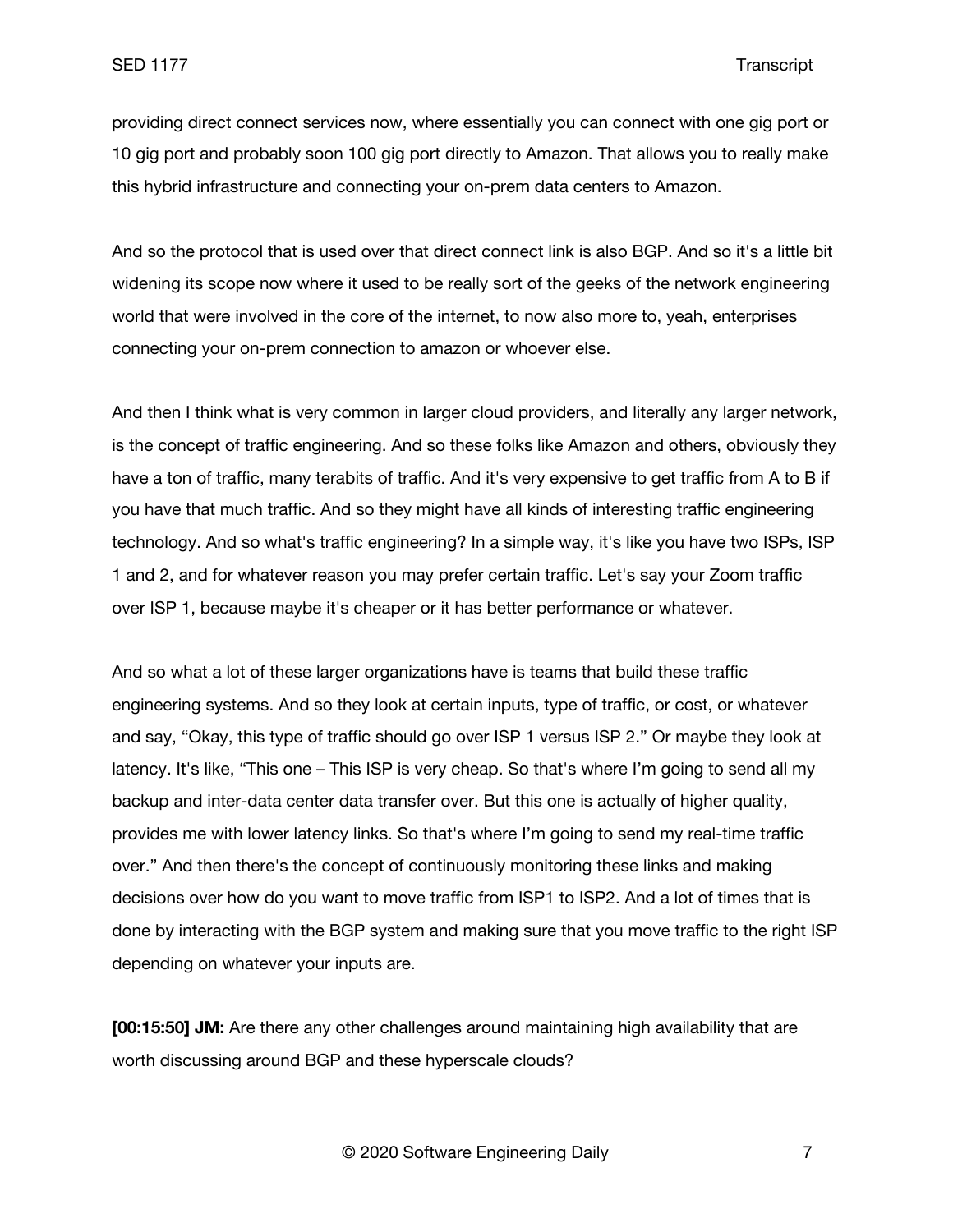**[00:15:59] AT:** Again, the hyperscalers, like anyone else, have similar challenges with BGP as anyone else like in terms of redundancy or high availability. They'll just have more and more ISPs. So if you start an ISP, you probably need at least one internet service provider. So ISPs need ISPs as well, right? And so you start with one and then all of a sudden there's an issue. Then you have two and three and you have some redundancy. And the same goes for the hyperscalers.

The one thing that's different with hyperscalers and like examples are Amazon, is if there's an issue with BGP, like someone is hijacking Amazon's prefixes, for example, then it doesn't just affect maybe a few hundred people. It affects thousands, and if not millions of people depending on the services that run on these IP addresses. So not only is amazon sort of use a compute provider. It's also becoming a network provider. And more and more you could see Amazon moving into really the network as a service type environments where they're now providing client VPN software, IPSEC, side-to-side VPNs, firewalls as a services and all that kind of stuff. So they're becoming more and more an ISP as well. And so it's very important for them to make sure that they monitor the state of the BGP. Someone else announcing their prefixes. Is traffic going over the right links? And continuously monitoring that information.

But in essence, the information or the requirements and the risks are the same, it's just that the impact is so much bigger if something happens.

**[00:17:36] JM:** Are there any attack vectors that we can discuss that come through BGP like DDoS attacks?

**[00:17:44] AT:** Yeah. So attack vectors for BGP are mostly around what I've previously called BGP hijacks. That's the biggest kind of challenge in BGP. So as I said, BGP has been around for a long time and it's the only protocol on the internet that that provides reachability information. So there is no real alternative to a routing protocol between ISPs. So that's kind of what we're stuck with. And like the old days on the internet, everybody trusted everyone. You could send everyone an email. There was no validation. And all the spamming came along. And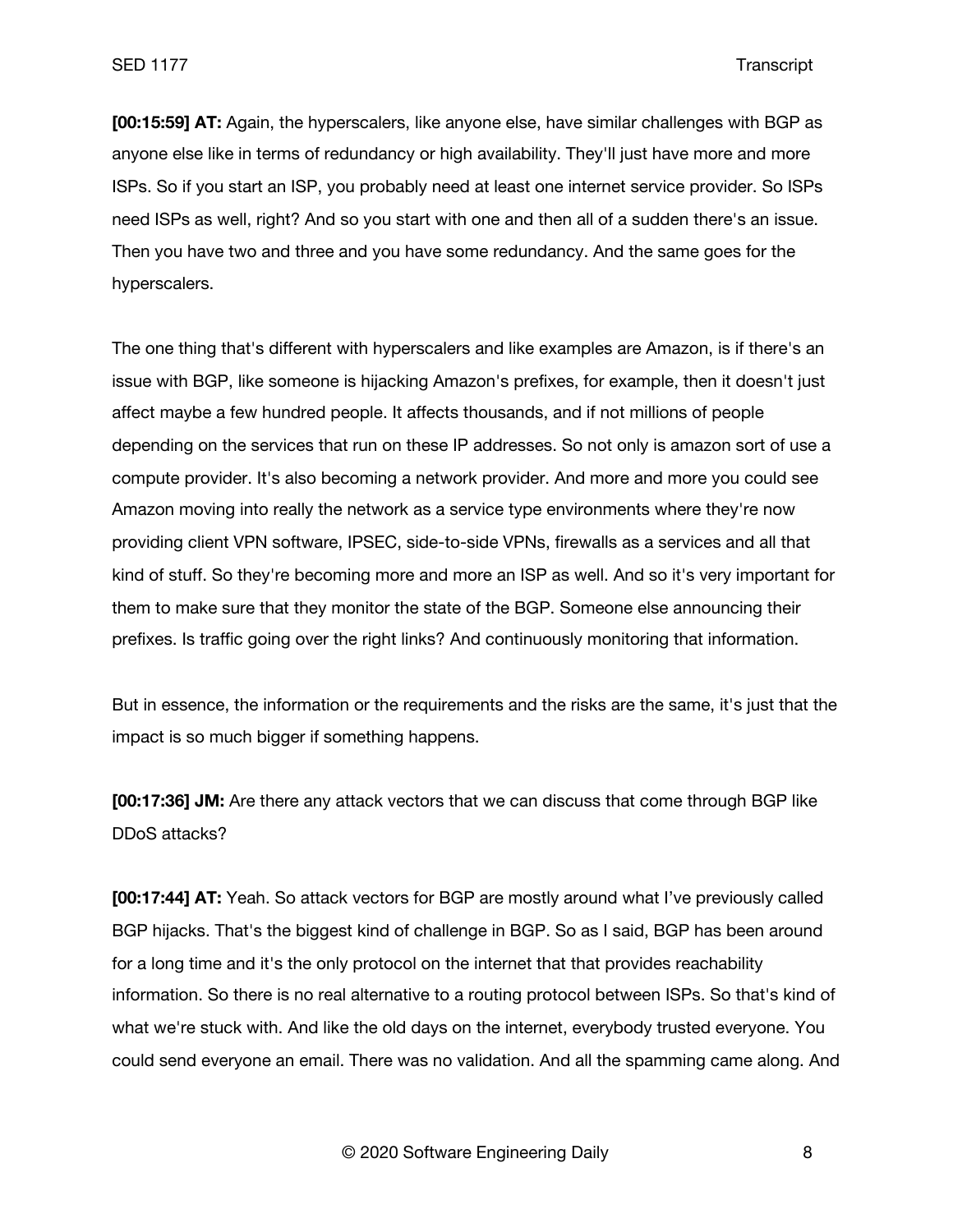then we had to fix that, and the same with DNS. It's all untrusted then they built DNSSEC, same with SSL and TLS.

BGP is just going down that track right now. I mean I guess it started 10 years ago, but it hasn't gotten too much traction. Although right now about 25% of the routes are protected. And what does that mean? So like I said earlier, every BGP speaker claims ownership of certain prefixes and says, "Hey, if you have traffic for this IP address, you can send it to me." But there's really very little I can do in validating that what's coming in in terms of BGP messages is true. And there're plenty of cases where people are lying, and that's what a BGP hijack is.

And so one of the most common examples, for example, is an incident that happened, or most popular example about 10 years ago or so where YouTube was hijacked by Pakistan Telecom. And what happened there was I remember this pretty vividly. It was Sunday night. Everybody's watching their cat videos and all of a sudden the videos just stop. YouTube was broken. And the interesting part was it had nothing to do with Google or YouTube. Like their systems were running fine. But from their perspective, traffic had just stopped coming in.

And what happened was that the Pakistani government had asked their national Telco, Pakistan Telecom, to somehow block YouTube. There was some content on there that the government didn't like or didn't agree with and said, "You need to block this." So now how do you do you block YouTube or any other type of service in a whole country? How do you do that? So you have to have firewall rules everywhere or ACLs or whatever.

Well, one of the things you can do is play around with the control plane of the internet. And basically that's what they did. And so in BGP they made a new announcement for YouTube and they did it in such a way that it was better. And so they forced all this traffic towards them and then they just black holed it, dropped it on the floor. And this was supposed to only stay within Pakistan. So that all that traffic would come to them. They would drop it on the floor. And now they had achieved a country-wide outage.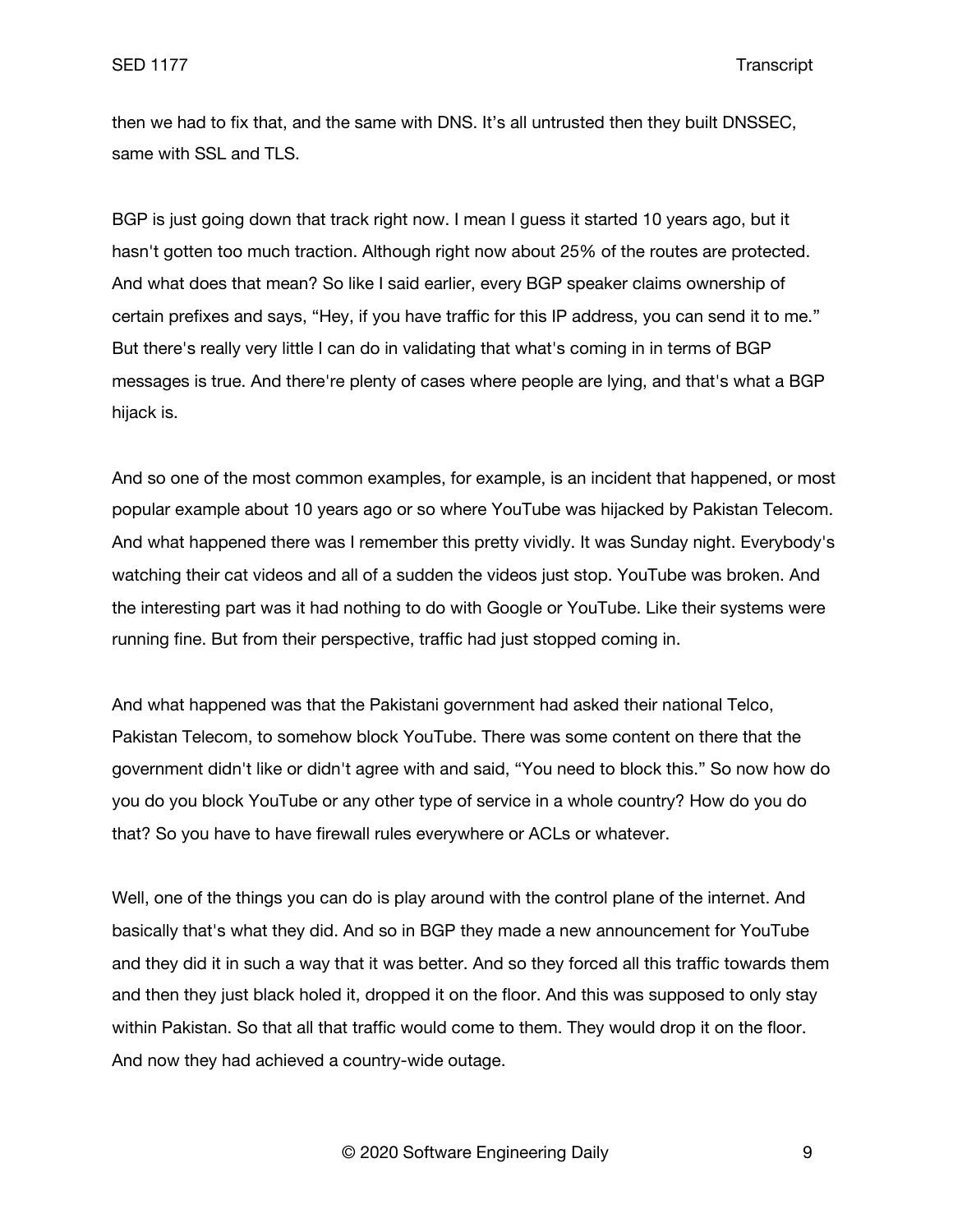But what in what happened in reality is that they exported the censorship. So this more specific route for YouTube, this more attractive route, accidentally was announced to the ISPs of Pakistan telecom as well. And they very rapidly within seconds made this available to the rest of the world. And all of a sudden everybody watching their cat videos saw these videos hanging. They stopped working. And so now you have a situation where arguably one of the most powerful and high knowledge companies, internet companies in the world, Google, was basically down, their YouTube services and it had nothing to do with them. And there was very little they could do to remediate this either. They were basically relying on Pakistan Telecom to undo this.

And so phone calls had to happen, yadi-yadi-ya. And so this lasted for I think two hours or so before it was undone. And to me that is such an interesting example where if someone like Google with like so many smart people can't fix, it that really shows some of the Achilles heels of the internet. So that's what a BGP hijack is.

So now to – And there's plenty of other examples, but that's a very popular example or well-known example. Now that was about 10 years ago. There is now an initiative that is called RPKI, resource public key infrastructure. And essentially very high-level, it's like DNSSEC sac for BGP announcements or TLS for BGP announcements. And really what it solves is for BGP participants, routers on the internet, to validate that what you are saying to me is actually true. So BGP is this gossip-based protocols. We all relay each other's information. And traditionally you couldn't really validate what you were saying was true. Now I can go out of band and check, "Hey, actually Jeff's telling me he owns these prefixes. Is that actually true?" And there's this RPKI system, this PKI system that says, "Oh yeah, this prefix or this network really belongs to Jeff. He can make certain claims about that." So that is something that's been in the works for a long time and now we're just starting to see that being kind of rolled out over the internet starting a few years ago. And I think we're at about 200,000 signed prefixes as we call them, or route origination at the stations that you can cryptographically validate that that's true. And so about 25% of the IP addresses on the internet now have this in place making BGP hijacks a lot harder to pull off. So everybody should sign their prefixes.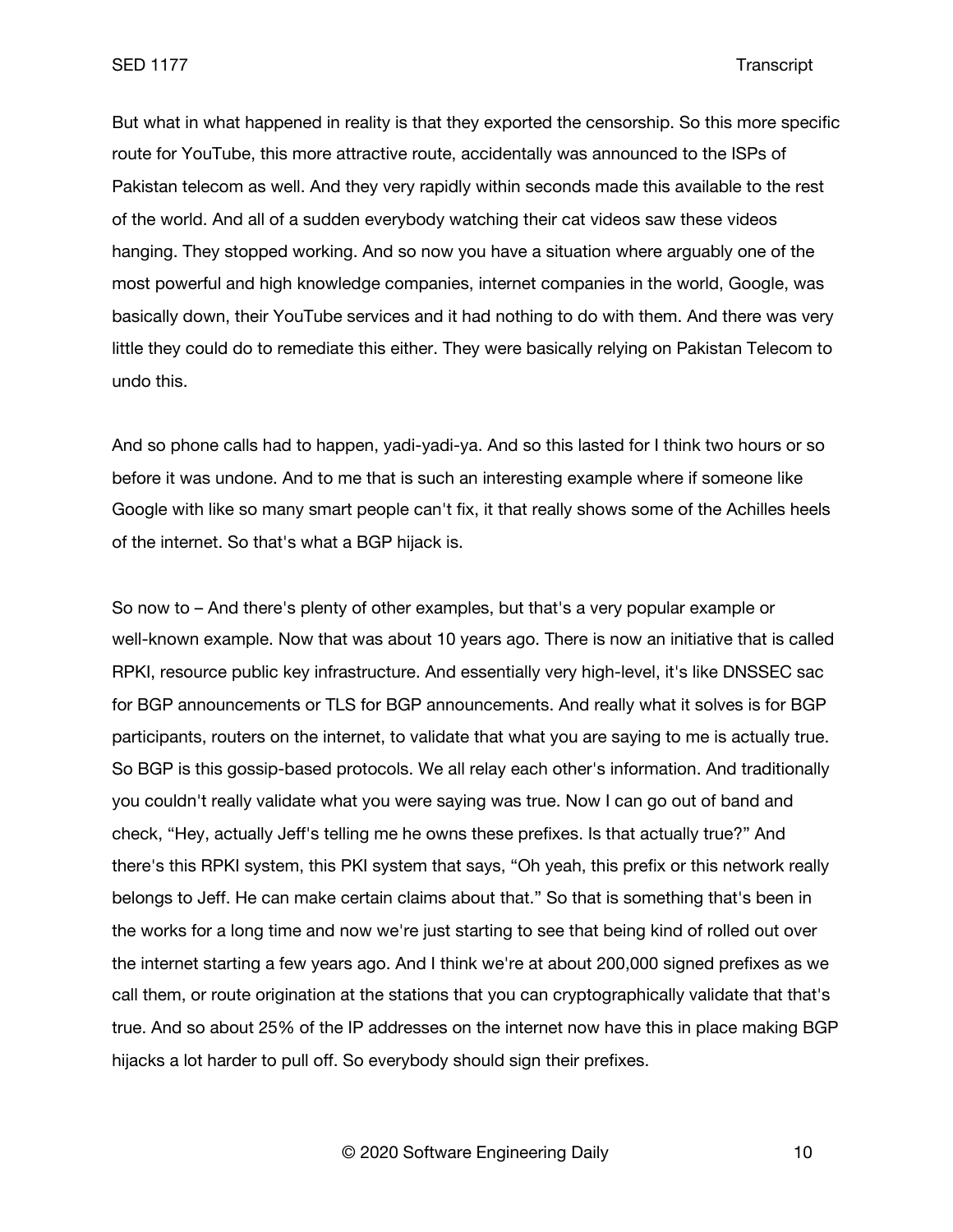SED 1177 Transcript

**[00:23:07] JM:** What is your current level of interest or involvement with BGP today?

**[00:23:13] AT:** Oh. Well, my interest is always high. So I think I've been in this world for about 20 years. I started at a large internet exchange point in the Netherlands, Amsterdam Internet Exchange. And then I've always worked for ISPs and infrastructure providers. So I've always been poking with BGP and at some point I realized, "Hey, actually, if you start collecting this control plane information, you can study it." And so that's what I started to do. And then I was kind of amazed by what you could find in it.

And so in 2008 or so I started this project called BGPmon, which back then was just a free service where people could sign up and basically say, "Hey, if these are my prefixes and this is what my expected state is and if something changes I would like to get an alert." And so we built this little monitoring service. And that turned out to be very popular and many thousands of people, our network engineers started to use that. Eventually that became a company. And eventually that's now part of Cisco. But that's kind of my level of interest and sort of involvement.

And so as the other thing I did as we did this when we had all this data, we worked with many service providers and cloud providers out there to study sort of incidents and out of bands like, "Hey, did you know this happened?" And it was not uncommon for people to hear. I would reach out to them and say, "Hey, I noticed that between 2 and 3 p.m. some of your networks were rerouted somewhere else." And it wasn't uncommon for people to say, "Oh, thank you for reaching out. We did actually see a drop in traffic, but we didn't really know what happened. We were looking at all of our logs and firewall rules and monitoring services and it all looked fine, but yet we still got customer complaints."

And to me it was kind of eye-opening how this was sort of an aspect of monitoring that was – It wasn't really taken into account, because it was almost too low in the stack and there's not much you can do. If traffic's just not coming in, if your ISP is just not giving you the traffic that you expect, you're kind of like, "Yeah, everything looked fine. We just saw the number of requests drop." And so that was a really interesting kind of eye-opening moment for me. And

© 2020 Software Engineering Daily 11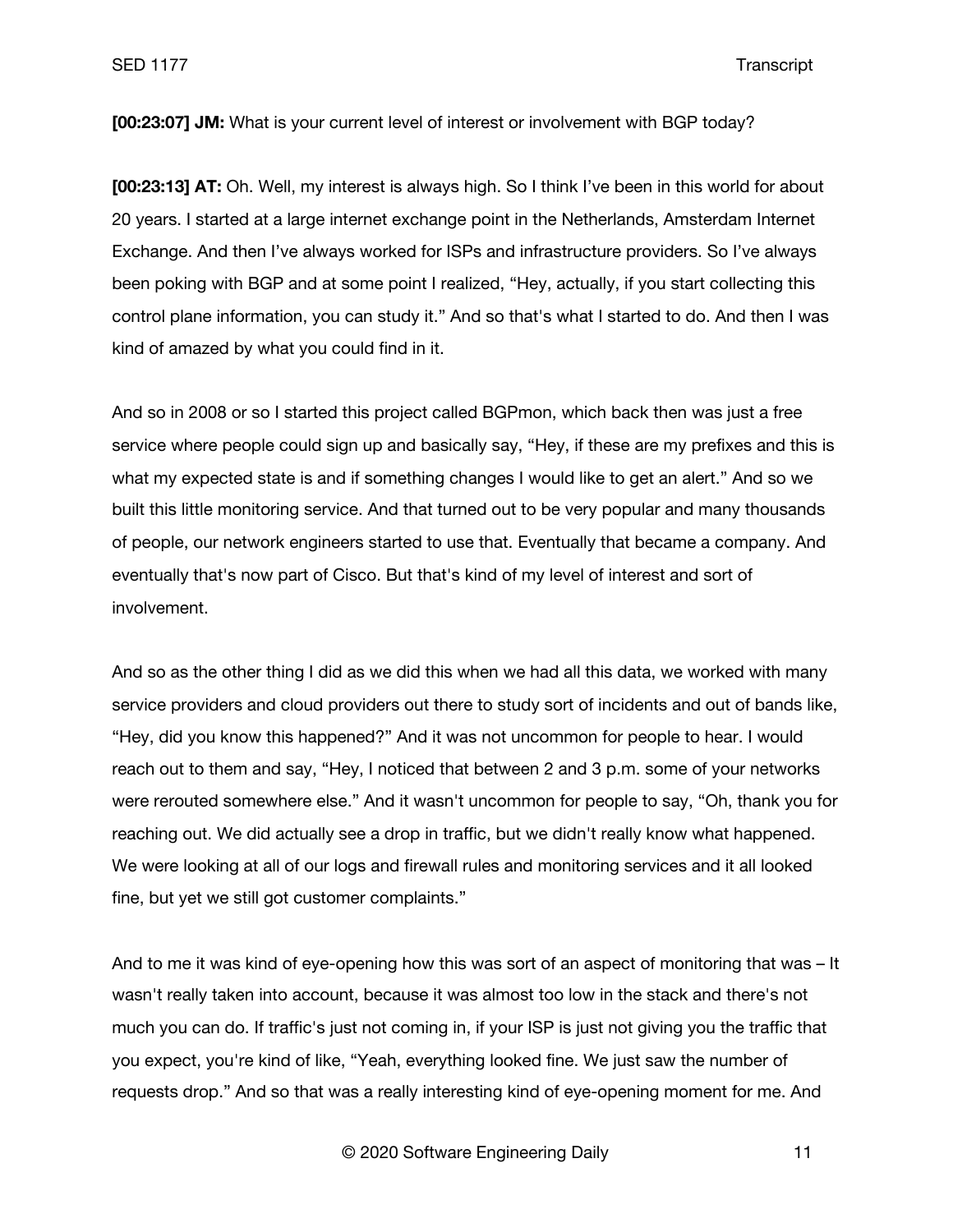then we kind of helped a lot of these organizations get to the bottom of these things sort of either by providing these monitoring services or just working with them directly and studying some of these really interesting events.

**[00:25:39] JM:** And what elements of BGP are you working on today? Sorry, BGPmon?

**[00:25:45] AT:** So BGPmon is now part of Cisco. I'm less and less involved in it. So actually just recently left Cisco. So I'm not actively involved in BGPmon anymore, but I'm still actively involved in studying the data and just going out and figuring out what's going on. Working with trusted partners and friends in the industry to continuously keep an eye on what's going on, because to me it's just such a fascinating world. I know there's not a lot of people that either are interested in it or are exposed to it or understand it really in depth. So it's a small group of people that really keep an eye on this. And I really enjoy doing that, just digging into the data. It's such a massive source of valuable information that surprisingly very few people are looking at.

And so a lot of people want to know simple information you can find out of this. It's like I want to know all the IP addresses that amazon owns. Well, the simplest way is to just look into the BGP routing tables to see what prefixes Amazon is claiming ownership of. So those are some basic stuff, but all that stuff basically starts at the BGP level.

Other fascinating things you can see with that is I remember clearly a large scale outage in Egypt. So in Egypt we had the Arab Spring. This was probably in 2009 or so. I'm not sure. It's about 10 years ago. And so this was one of the big protests that was organized using social media, right? And now we see this all over the place. But that was one of the first ones. And at that point the Egyptian government had ordered the government or the ISPs in Egypt to shut down the internet. To essentially try and squash this by you know preventing communication.

And so by looking at these BGP routing tables and events that we were happening, we could see exactly – And I think there's like four or five major ISPs in Egypt when the shutdown happened. So at 8:00 we saw ISP1. And at 8:20 we saw ISP2. And at 8:30 we saw ISP3. And

© 2020 Software Engineering Daily 12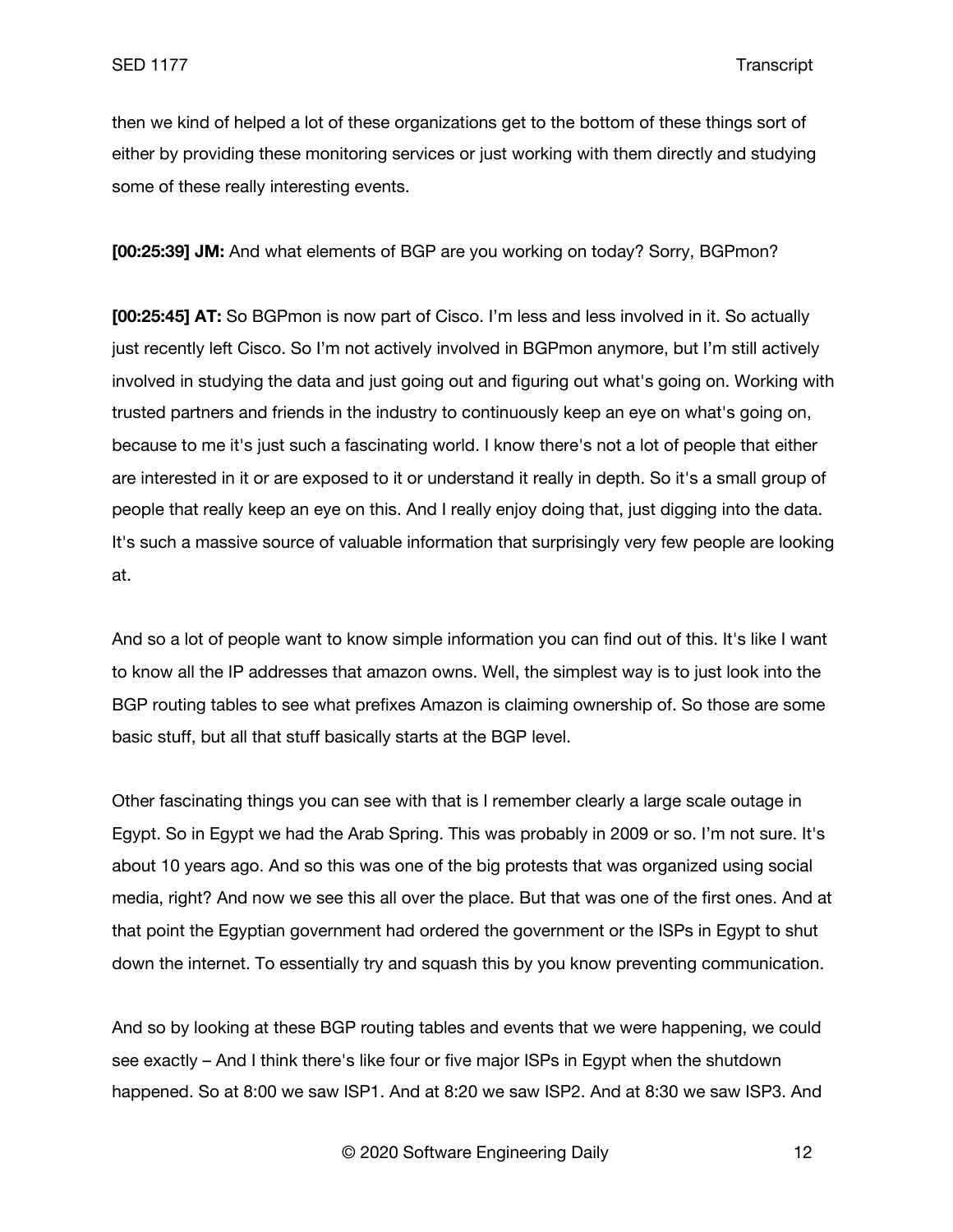within an hour, all of them were down and we could exactly say 99% of the country's internet is down and these are the time stamps and this is how it happened.

And what's really interesting is like, "Well, what is the one percent that is remaining? That's weird. Why is that not down? Well, let's take a look." And there were maybe a few dozen prefixes or IP ranges that were still available. And turns out those were of very high value. Those are prefixes owned by the military, major banks and the Egyptian Stock Exchange. And so there's just some real valuable and interesting intelligence information you can find in things like that. And so even though I'm less and less involved with that, I'm still super fascinated by that and keep an eye on events like that. But mostly out of personal interest.

**[00:28:47] JM:** Do you have any predictions for how the world of BGP will change in the next five to ten years?

**[00:28:53] AT:** Well, let's see. So the big thing that's happening in the world of BGP is a little bit what we just talked about, RPKI. So the problem of route hijacks is fairly well understood now. I mean it's been something that's been around for a long time. But as we are building this multi-trillion dollar economy on the internet, it's kind of amazing that it still relies on an old protocol like this that you can so easily lie in. And so it's a bit of a shaky foundation, right?

So RPKI, where we sign these BGP announcements, is very important. This is something that can help prevent the lying essentially or it gives us a way to validate that you're not lying. So that is a trend that will continue to go. And so I think we are at 25%. So hopefully over the next few years we'll get to close to 100% of prefixes that are signed, and that should really help with these BGP events.

And then, yeah, for any of the tech nerds or network nerds that are listening, this only prevents sort of what we call route origination validation. But it's fairly easy to spoof what's called AS paths as well, so sequences of AS numbers. And so that's sort of the next part that the industry will need to take a look at, which is called path validation. But RPKI should take care of the far majority of the incidents that we have. And then there is other things such as path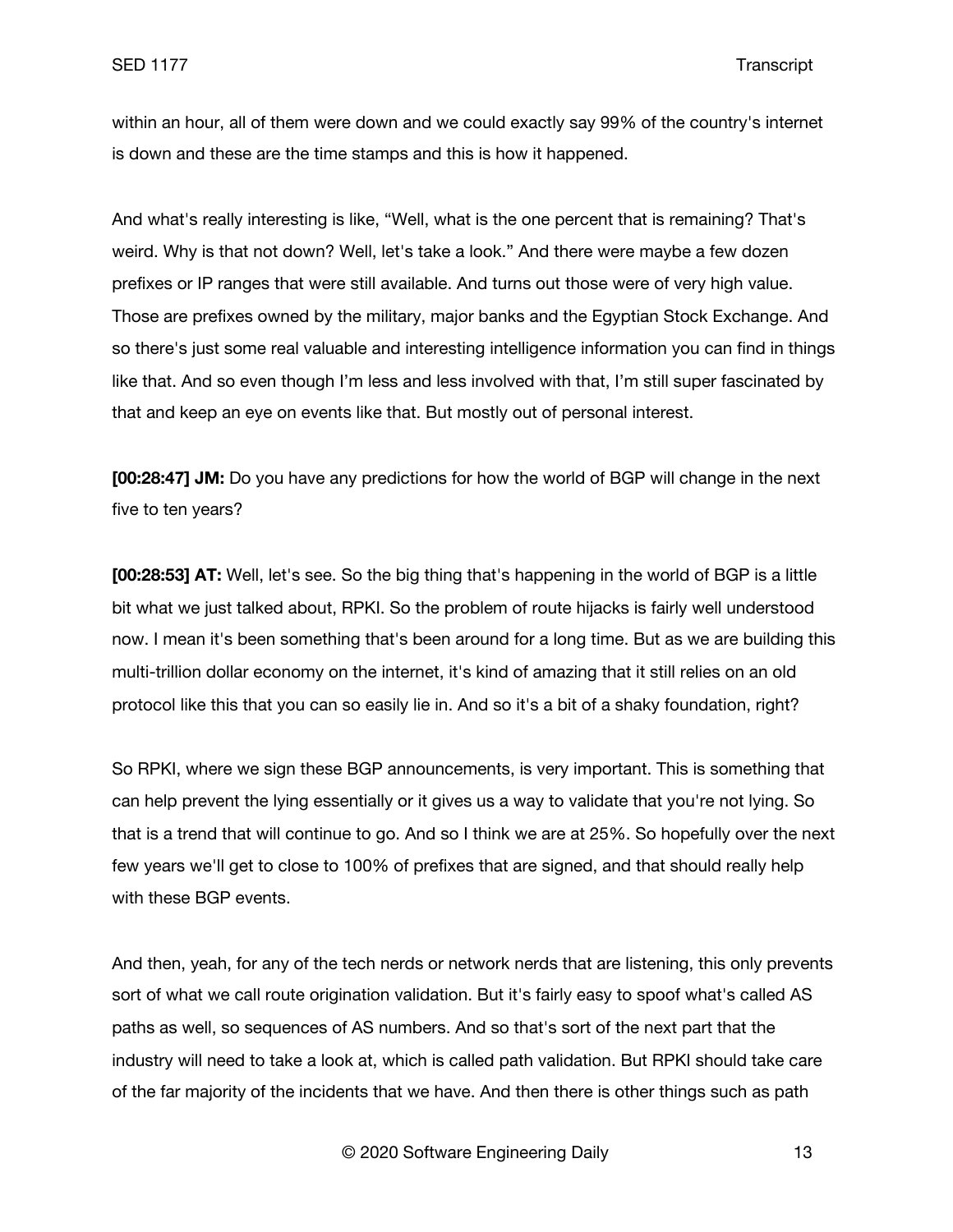validation that are on the horizon. If the industry gets there or not, we'll see. The next few years will show that.

And the other interesting thing is, yeah, just to see in the world of BGP IPV4. Addressing is obviously very important. So as you know, we're running out of IPV4 addresses. So normally when you needed IPV4 addresses, you would go to your regional internet registry, something like ARIN in North America or RIPE in Europe. But today if you're starting a new business and you need IP addresses, you can't really get them anymore. They basically used to give them to you for free if you were a member of that organization. And you had to pay a small membership fee and maybe a small fee, but it wasn't very expensive.

Now if you need IPV4 addresses, you kind of have to go out to the secondary market and buy IPV4 addresses from someone else. And so that market is super active right now. And prices are going up. And so a lot of folks don't know this, but yeah, a lot of the big cloud providers like Amazon, Alibaba, Google, but also Zoom, they're buying IPV4 addresses on the market basically from people that want to sell them, which is a very interesting kind of market to follow as well. We'll see how long that goes for. Obviously everybody's been waiting uh for IPV6 to really take off. And when IPV4 ran out, folks are saying this is the time. But really what's happening now is there's this market where people are still buying IPV4 addresses off for significant amounts of money.

I recently did a blog post about it and studied some of the IP addresses that Amazon owned. Yeah, I think we valued that at almost two billion dollars. Like just the value of the IPV4 addresses that they own. So that's very, very significant. So hopefully IPV6 will continue to take off. Just this week I think in the world of BGP and IPV6, we reached a bit of a milestone where we saw a hundred thousand IPV6 prefixes in the internet routing tables. So that's pretty good. And so we'll see how that goes. And that will continue to grow. But those are some of the things that I think we'll see happening. RPKI, maybe at some point, path validation to really make it more secure, and then, yeah, the move towards sort of the IPV4 market and IPV6 taking off and continuing to grow.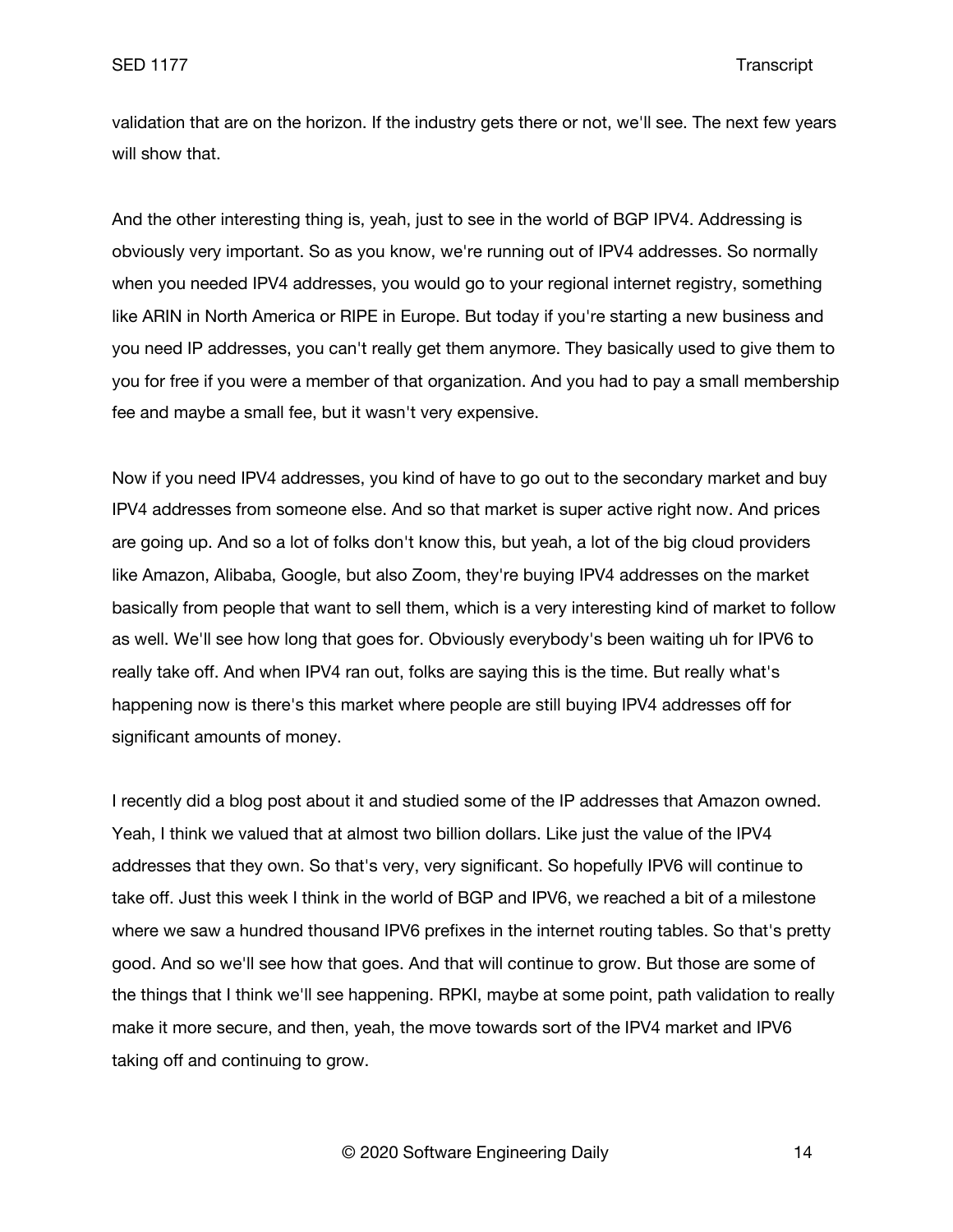**[00:32:42] JM:** One area I'd like to explore a little bit more is the interaction between DNS and BGP. Can you dive into that in more detail?

**[00:32:52] AT:** Sure. So DNS and BGP are both sort of the most critical protocols on the internet to make the internet work, right? And so they're also sort of the Achilles heel of the internet, because even though they're – majority of the traffic goes over HTTP, HTTPS, that kind of stuff. And so DNS, most people will know that like in order to go to google.com, I first have to do a DNS query. And so in the past what we've seen is certainly a lot of interest to sort of DNS infrastructure is considered as critical infrastructure. What does it take to take down the DNS infrastructure? Because if you take that down, then you don't have to worry about taking Google down or Facebook that have massive infrastructure. If I can take down the root DNS service, for example, then you've basically taken down the whole network. So that's critical infrastructure and something that a lot of people are paying attention to and similarly with BGP.

But in terms of that criticality, like which one's more critical? Well, in order for you to go to google.com, you do a DNS query and that query may go to your DNS server and maybe you're using something like OpenDNS or Google's 8888 or something like that. But in order for that DNS query to leave your computer into Comcast or whatever, it needs to then go to 8888. It relies on BGP. So you need to have BGP first to distribute that routing information to figure out where 8888 lives.

And so you cannot do DNS queries if BGP isn't working correctly. So that's sort of really the first kind of layer. So without BGP, nothing works. DNS won't work either. So that's sort of the ordering in terms of criticality and bootstrapping the internet. You need to have a working BGP system. So you have BGP or IP network layer information. I know I can build this topology database and then I know how to get to all the IP addresses, and some of them are DNS. But I think they're both super critical for the internet. They're both considered as critical infrastructure and should be well-protected.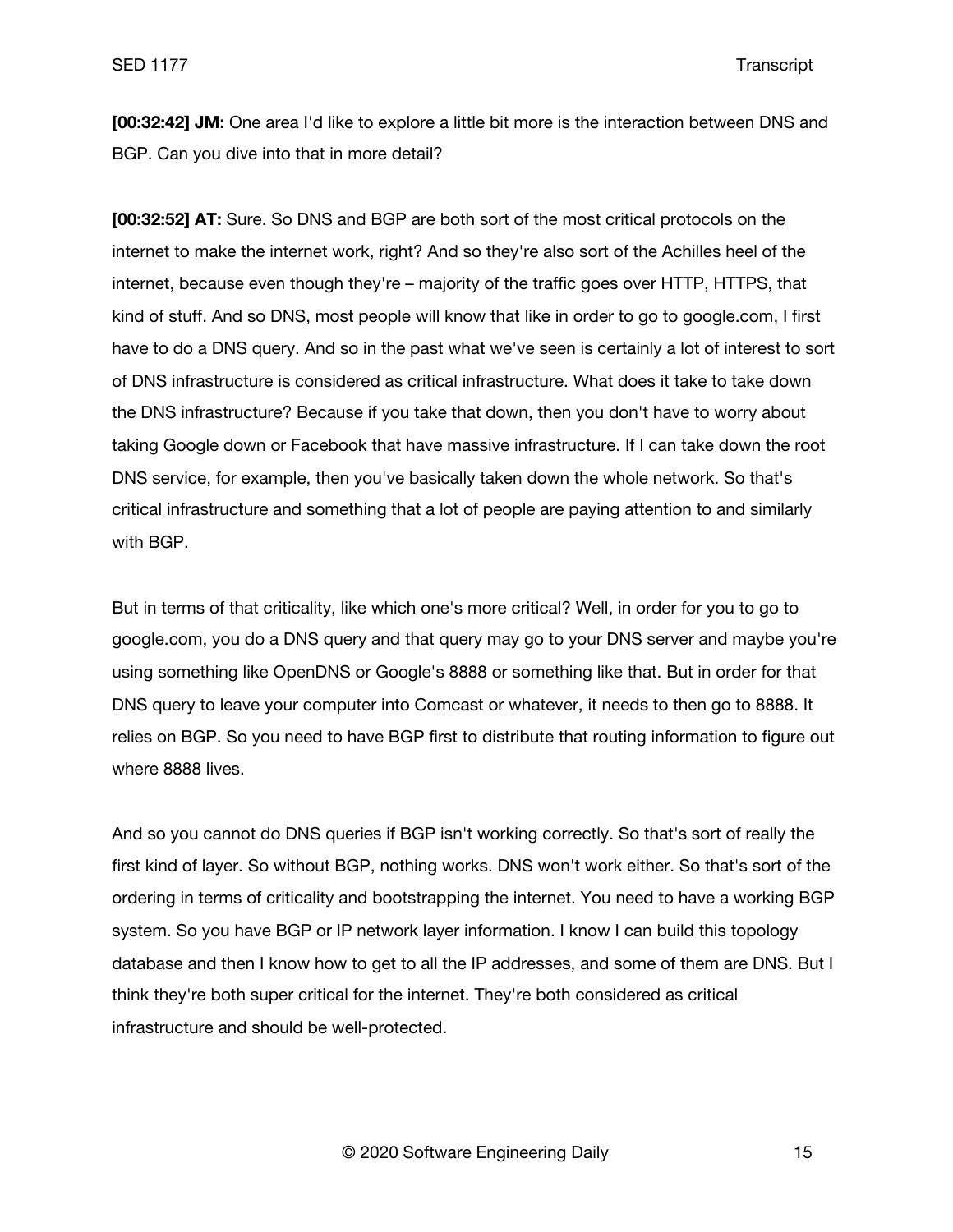One of the interesting things though like – So this is a little bit of a side track, is a lot of DNS operators and even CDNs use BGP quite heavily internally to provide high availability. So for example, think of the root name servers, right? They got a lot of traffic. And so the root name servers is where you find where .com lives .net and then you have this whole tree. So it's very important that those are alive and highly available. And so there're many of them. We call those Anycasted services. So 8888, for example, is one IP address. But it actually exists in many, many different places in the world. So normally we know an IP address has to be unique, can only exist once. But with any cost, you kind of turn that up onto his head and you say, "Actually, if you know what you're doing, you can replicate this IP address in many different places around the world." And the way you do that is simply by BGP announcing this IP address out of all of your data centers, like all of Google's data centers or all of the OpenDNS data centers or all the locations that the root name servers have.

So all of a sudden if you want to go to that particular IP address that is Anycasted, you end up to the one that is closest to you, which is really great. So this is what we call Anycast, because if there's now a DDoS trying to take down a popular DNS server, for example, that traffic gets sort of load balanced, right? So if you have attacks originating from all around the world, it doesn't go to one server. It's kind of distributed to all the servers around the world.

So if this is then – I don't know, let's say a hundred gig attack, right? So it's a fair number. If you only had that server in one data center and you had to have a hundred gig in that data center, which is a fair amount of capacity to bring in. But if you have 10 data centers around the world, then all of a sudden you only – And then assuming it distributes evenly, you only need 10 gig in all of your 10 gig data centers or 10 data centers and then you have 100 gig. So this distribution using BGP Anycast really helps with managing and absorbing these large DDoS attacks.

And what you're seeing more and more, and maybe this is interesting for your audience, is within data centers, assuming you own your own hardware and people are still building their own, you can have your servers talk BGP as well. And so maybe you have five servers all with the same IP address and they talk BGP with the data center router. And so if traffic arrives on